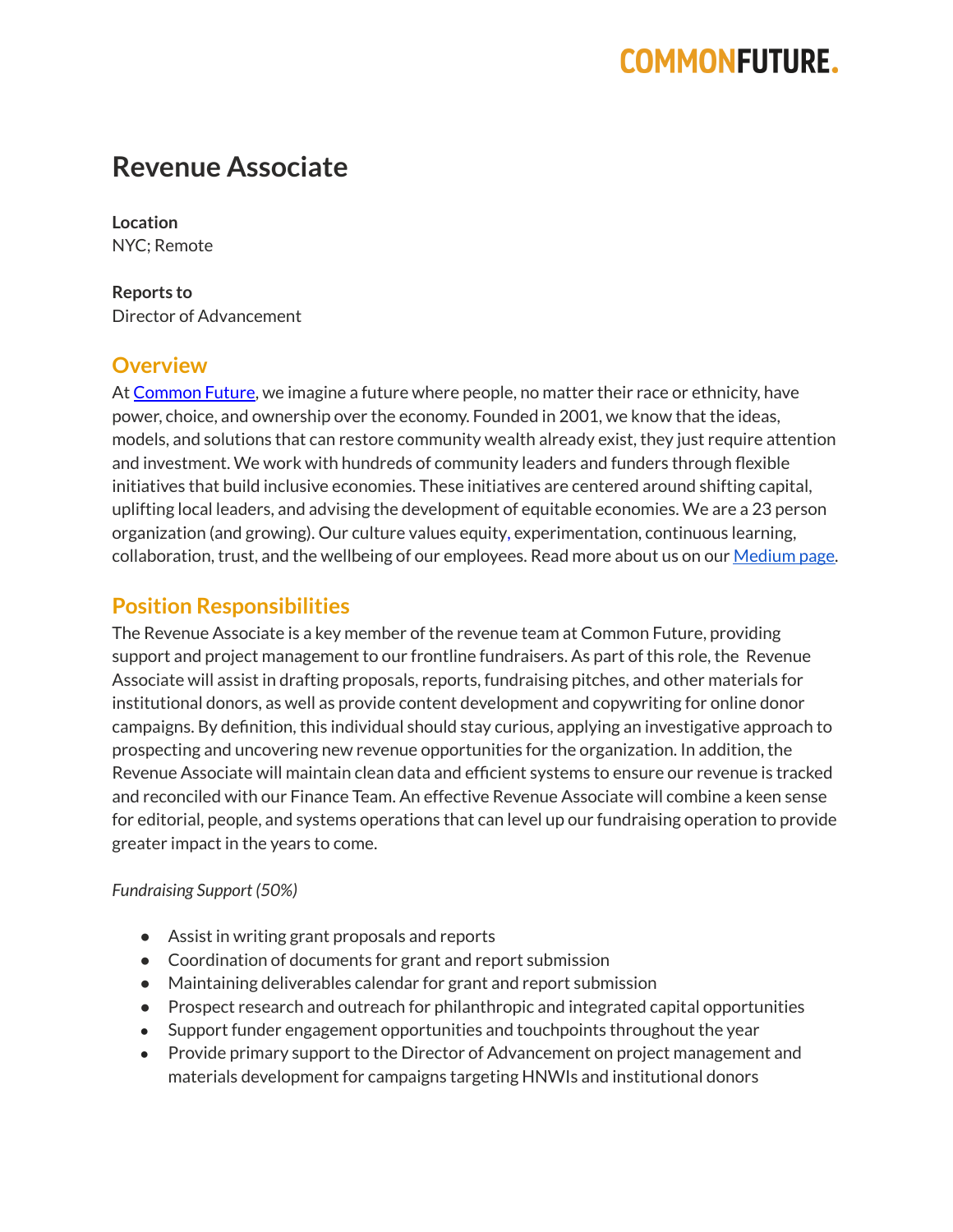# **COMMONFUTURE.**

- List-building and segmentation of VIPs and audiences as required by specific campaigns, appeals, and events
- Provide secondary support to the Director of Digital Fundraising on the project management and execution of digital fundraising campaigns
- Maintain Revenue and Digital Fundraising campaign calendars and engagement trackers

#### *Fundraising Operations and Administration (30%)*

- Be proactive and responsible for pipeline management, including producing dashboards, reports, and analyses that determine how data should be interpreted towards increasing the efficiency and effectiveness of fundraising efforts
- Manage project deadlines and deliverables on Asana for the Revenue team
- Take ownership of data input, hygiene, and maintenance of data systems, with the goal of 99% clean data on a weekly basis
- Contacts list management
- Prep for, host, and provide follow up from weekly standup meeting to keep all fundraisers accountable and data clean
- Notetaking and documentation of key updates and action items
- Scheduling on behalf of fundraising staff
- Produce briefing memos that share key industry updates pertaining to revenue and funder relationships

#### *Financial Reconciliation (20%)*

- Reconcile all tracked revenue with the Finance Team and our accounting systems.
- Maintain records of all agreements to support the audit process.
- Ensure acknowledgments and receipts of contributions are appropriately distributed and cataloged.

## **Desired Qualifications**

- Curiosity, as evinced by asking questions and self-seeking answers
- Able to meaning-make and be proactive in connecting the dots between strategy and execution
- Able to triangulate multiple inputs and viewpoints to discern a path forward
- Passion for addressing economic injustices, closing the racial wealth gap, and systems change
- Demonstrated experience building and maintaining relationships with a diverse range of stakeholders across different geographies, subject areas, and lived identities
- Excellent interpersonal skills, along with diplomacy, tact, and humor
- Willingness, interest, and capacity to enforce accountability, develop and empower leaders from the bottom up, cultivate a culture of initiative and learning, and understand the strengths and weaknesses of the team so as to position people to succeed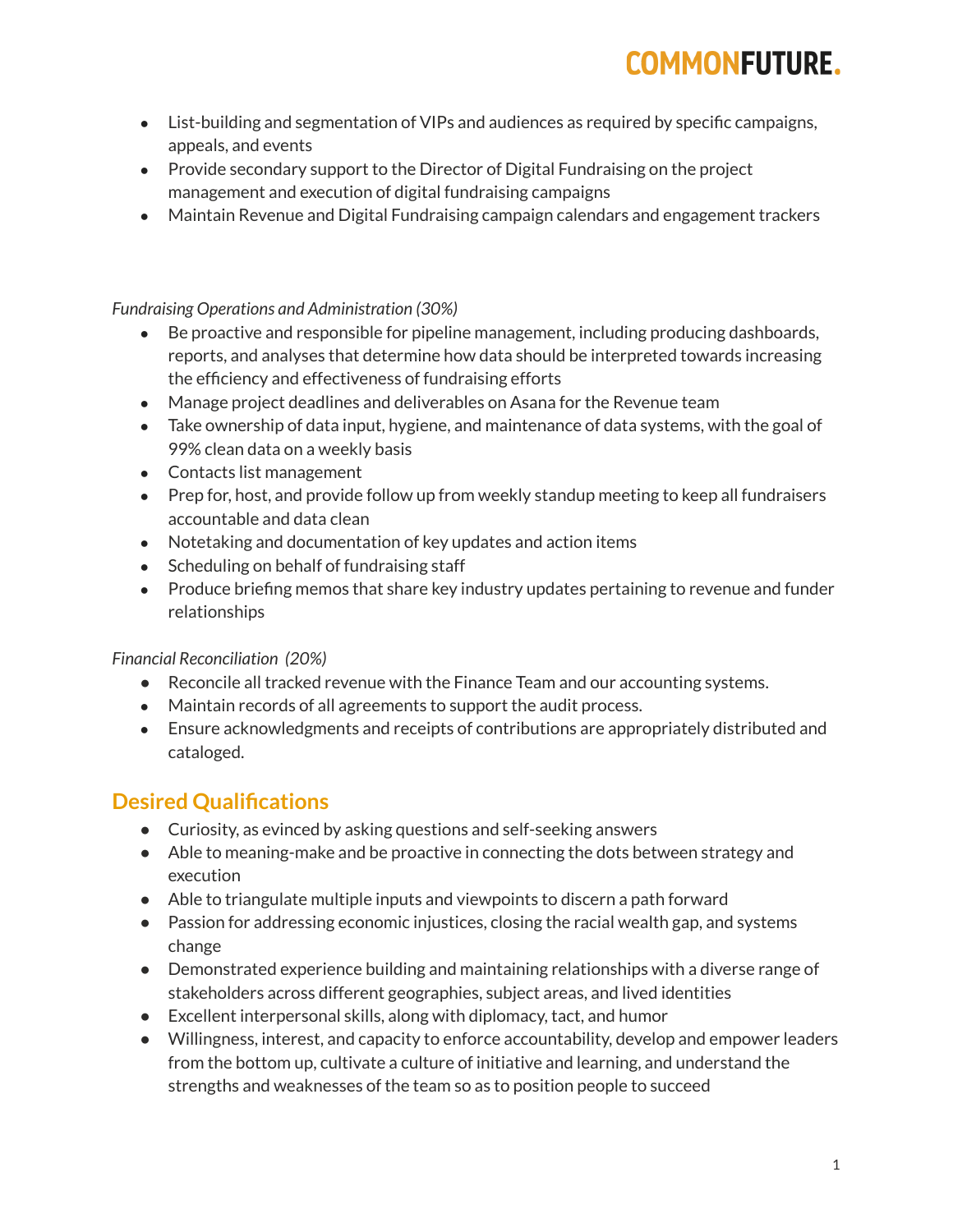# **COMMONFUTURE.**

- Ability to pause, pivot, and prioritize emerging projects
- Exceptional strategic thinking skills around operationalization and execution in complex and ambiguous environments
- $\bullet$  Entrepreneurial style, with an enthusiasm for working in a dynamic, fast-paced environment

## **Compensation and Benefits**

This is a full-time, non-exempt position. The salary range is \$55,000-\$64,000 and commensurate with experience. Common Future offers a work environment that is committed to the wellbeing and support of our employees. We embrace a human-centered approach to our practices and policies. We offer a competitive benefits package that includes

- 20-25 paid time off days
- Paid holidays include
	- MLK
	- Presidents Day
	- Memorial Day
	- Juneteenth
	- Independence Day
	- Labor Day
	- Thanksgiving break
	- Week off between Christmas to New Years
	- Floating Holiday
- Ongoing 4 day work week experiment, 80% time at 100% pay
- Remote and flexible work options
- Stipend for office supplies, work from home costs, and cell phone
- Paid medical, dental, vision, and life insurance
- Paid long term disability coverage
- 4% 403b retirement plan contribution that is immediately vested
- \$500+ professional development stipend
- And more

### **How to Apply**

As an Equal Opportunity Employer, Common Future does not discriminate against applicants or employees due to their race, ethnicity, religion, sexual orientation, gender, gender identity, age, physical ability, hairstyle, previous incarceration, or length of time spent unemployed. As an organization, we are committed to reflecting the diverse communities we serve. Applicants who contribute to this diversity are strongly encouraged to apply.

To apply, please submit your cover letter, resume, salary expectation, and up to 3 references [here.](https://airtable.com/shrvxgYXIcBHW2zOY)

**In your cover letter,** please answer the following questions with no more than 3-5 sentences or bullet points per question:

 $-$  **Why** do you want to work at Common Future?